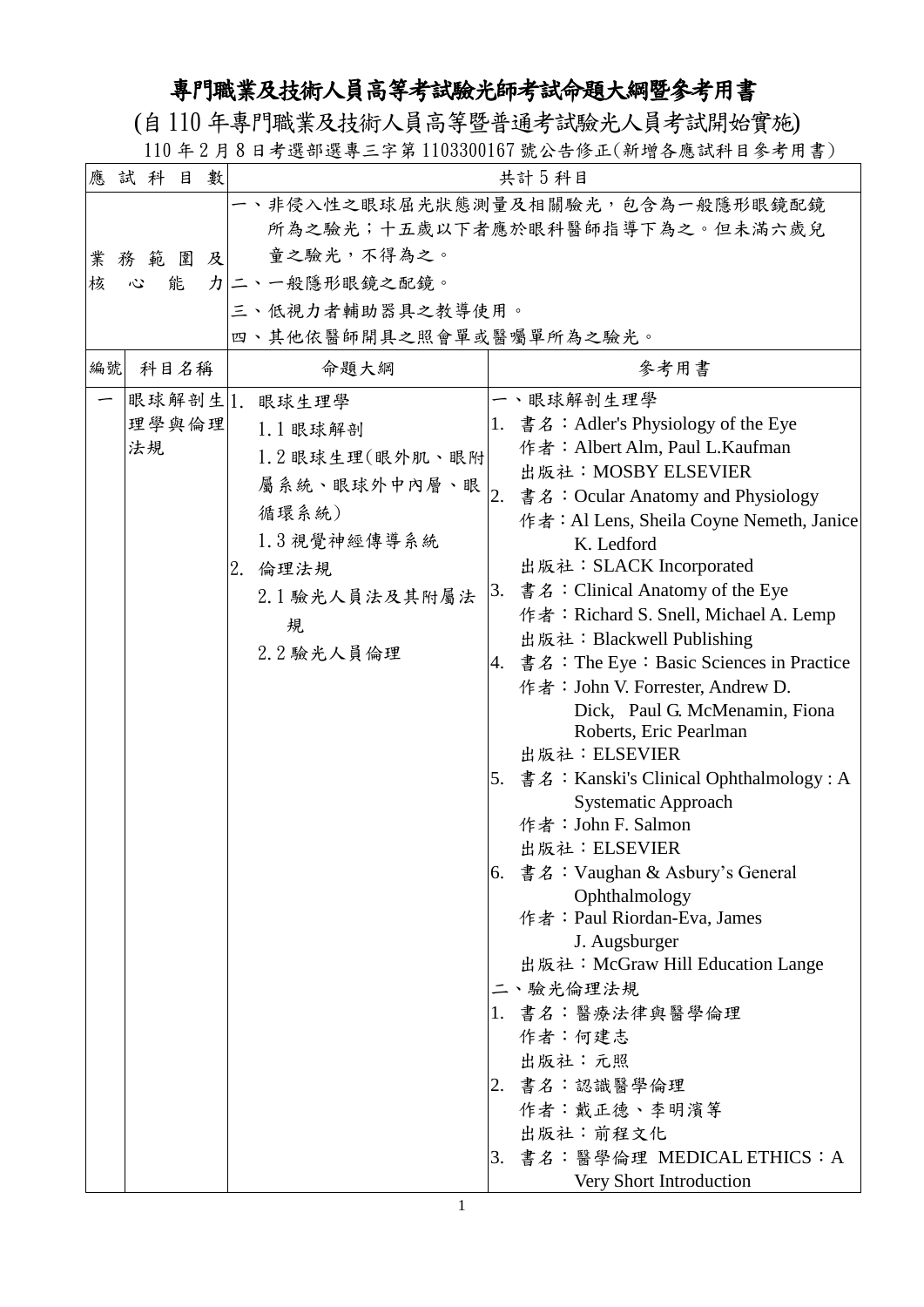|      |                                                                                                                                                   | 作者: Tony Hope<br>譯者:吳俊華、李方、裘劼人等<br>出版社:牛津大學<br>4. 驗光人員法、驗光人員法施行細則、驗光<br>所設置標準、專門職業及技術人員高等暨<br>普通考試驗光人員考試規則、醫事人員執<br>業登記及繼續教育辦法、醫療法等相關法<br>規                                                                                                                                                                                                                                                                                                                                                                                                                                                                                                                                                                                     |
|------|---------------------------------------------------------------------------------------------------------------------------------------------------|---------------------------------------------------------------------------------------------------------------------------------------------------------------------------------------------------------------------------------------------------------------------------------------------------------------------------------------------------------------------------------------------------------------------------------------------------------------------------------------------------------------------------------------------------------------------------------------------------------------------------------------------------------------------------------------------------------------------------------|
| 視覺光學 | 1.1 眼成像關係<br>1.2 鏡片光學與特性(光學矯<br>正鏡片、隱形眼鏡)<br>1.3 光學十字與眼鏡度數<br>1.4 鏡片稜鏡與偏心<br>1.5 眼睛光學系統與參數測<br>量<br>$1.6$ 調節與景深<br>1.7 特殊鏡片(例如:高折射<br>率、屈光參差、像差等) | 1. 書名: Geometrical and Visual Optics : A<br><b>Clinical Introduction</b><br>作者: Steven H. Schwartz<br>出版社: McGraw Hill Education<br>書名: Clinical Optics and Refraction : A<br>2.<br>Guide for Optometrists, Contact Lens<br><b>Opticians and Dispensing Opticians</b><br>作者: Andrew Keirl, Caroline Christie<br>出版社: BUTTERWORTH HEINEMANN<br><b>ELSEVIER</b><br>$\frac{1}{3}$<br>書名: Bennett and Rabbett's Clinical Visual<br>Optics<br>作者: Ronald B. Rabbetts<br>出版社: BUTTERWORTH HEINEMANN<br><b>ELSEVIER</b><br>4. 書名: Geometric, Physical, and Visual<br>Optics<br>作者: Michael P. Keating<br>出版社: Butterworth-Heinemann<br>5. 書名: Duke-Elder's Practice of Refraction<br>作者: David Abrams<br>出版社: Elsevier Health Sciences |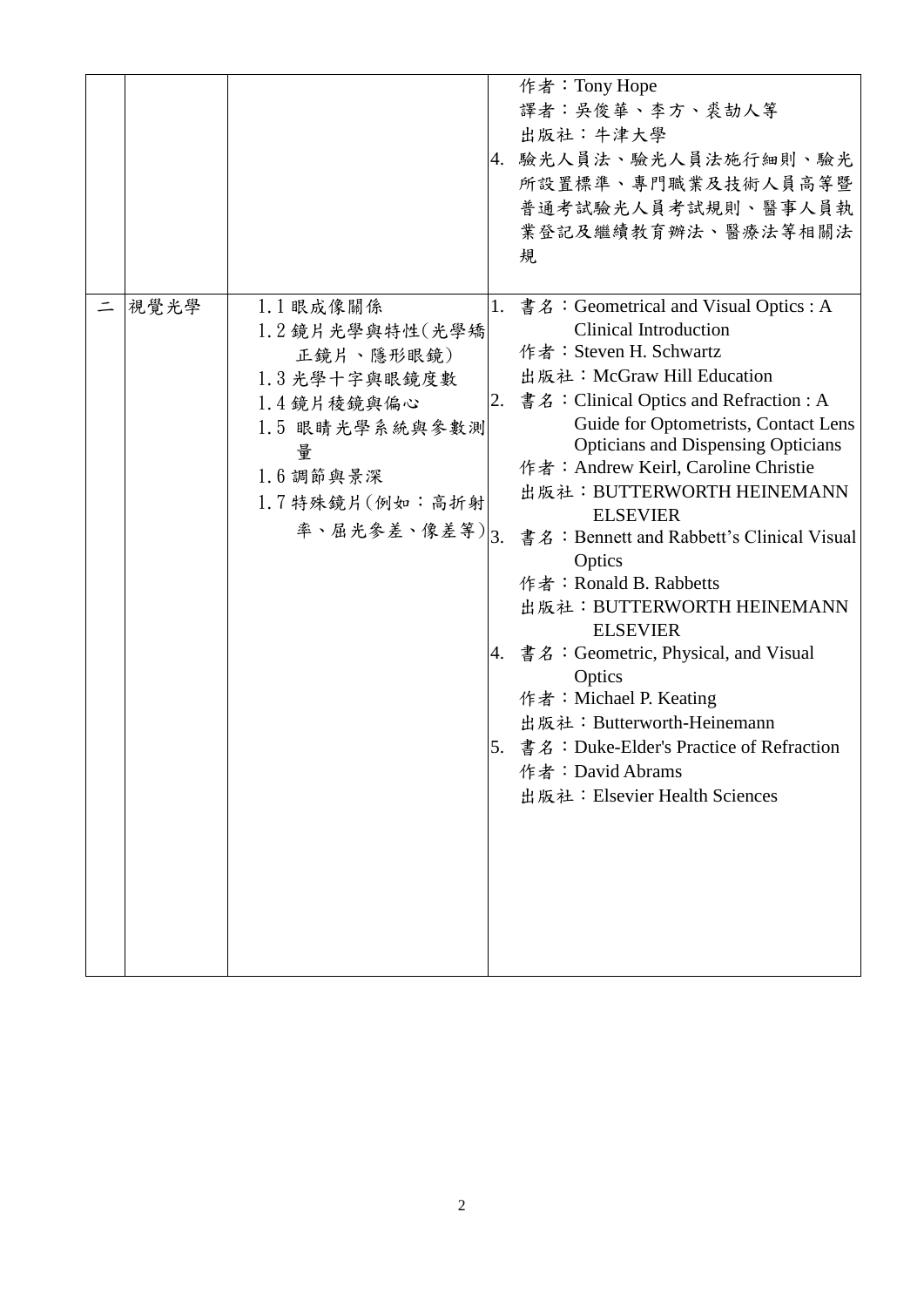| 三 | 視光學            |    | 1.1 屈光不正       |    | 1. 書名: Clinical Procedures for Ocular                   |
|---|----------------|----|----------------|----|---------------------------------------------------------|
|   |                |    | 1.2 眼初步檢查      |    | Examination                                             |
|   |                |    | 1.3 他覺式驗光      |    | 作者: Nancy B. Carlson, Daniel Kurtz                      |
|   |                |    | 1.4自覺式驗光       |    | 出版社: McGraw Hill Education                              |
|   |                |    | 1.5老花眼驗光       |    | $ 2. \text{ }$ 書名 : Clinical Procedures in Primary Eye  |
|   |                |    | 1.6 雙眼視覺機能檢查   |    | Care                                                    |
|   |                |    | 1.7 視機能異常與處置   |    | 作者: David B. Elliott                                    |
|   |                |    | 1.8 斜視與弱視      |    | 出版社: ELSEVIER Saunders                                  |
|   |                |    |                | 3. | 書名: Optometry: Science Techniques and                   |
|   |                |    |                |    | <b>Clinical Management</b>                              |
|   |                |    |                |    | 作者: Mark Rosenfield, Nicola Logan                       |
|   |                |    |                |    | 出版社: BUTTERWORTH HEINEMANN<br><b>ELSEVIER</b>           |
|   |                |    |                |    | $\left 4. \right $ 書名: Clinical Management of Binocular |
|   |                |    |                |    | Vision: Heterophoric,                                   |
|   |                |    |                |    | Accommodative, and                                      |
|   |                |    |                |    | <b>Eye Movement Disorders</b>                           |
|   |                |    |                |    | 作者: Mitchell Scheiman, Bruce Wick                       |
|   |                |    |                |    | 出版社: Wolters Kluwer                                     |
|   |                |    |                |    | 5. 書名: Borish's Clinical Refraction                     |
|   |                |    |                |    | 作者: William J. Benjamin                                 |
|   |                |    |                |    | 出版社: BUTTERWORTH HEINEMANN                              |
|   |                |    |                |    | <b>ELSEVIER</b>                                         |
|   |                |    |                |    | 6. 書名: Primary Care Optometry                           |
|   |                |    |                |    | 作者: Theodore Grosvenor OD PhD FAAO                      |
|   |                |    |                |    | 出版社: Butterworth Heinemann                              |
| 四 | 隱形眼鏡學 1. 隱形眼鏡學 |    |                |    | 一、隱形眼鏡學 (含驗配)                                           |
|   | 與配鏡學           |    | 1.1 隱形眼鏡材質     |    | 1. 書名: Clinical Manual of Contact Lenses                |
|   |                |    | 1.2 隱形眼鏡護理     |    | 作者: Edward S. Bennett, Vinita Allee Henry               |
|   |                |    |                |    | 出版社: Wolters Kluwer                                     |
|   |                |    | 1.3 隱形眼鏡設計     |    | 2. 書名: Contact Lens Practice                            |
|   |                |    | 1.4老花與特殊隱形眼鏡   |    | 作者: Nathan Efron                                        |
|   |                |    | 1.5 裂隙燈與角膜弧度檢查 |    | 出版社: ELSEVIER                                           |
|   |                |    | 1.6隱形眼鏡併發症     |    | 二、配鏡學                                                   |
|   |                | 2. | 隱形眼鏡驗配         |    | 1. 書名: The Optician Training Manual:                    |
|   |                |    | 3. 配鏡學         |    | Simple Steps to Becoming a Great                        |
|   |                |    | 3.1 鏡片材質       |    | Optician                                                |
|   |                |    | 3.2 鏡框規格       |    | 作者: David S. McCleary                                   |
|   |                |    |                |    | 出版社: Santa Rosa Publishing                              |
|   |                |    | 3.3多焦點鏡片       | 2. | 書名:Ophthalmic Lenses and Dispensing                     |
|   |                |    | 3.4不等視配鏡方法     |    | 作者: Mo Jalie                                            |
|   |                |    | 3.5 眼鏡配製及調整    |    | 出版社: BUTTERWORTH HEINEMANN                              |
|   |                |    |                |    | <b>ELSEVIER</b>                                         |
|   |                |    |                |    | 3. 書名:System for Ophthalmic Dispensing                  |
|   |                |    |                |    | 作者: Clifford W. Brooks, Irvin M. Borish                 |
|   |                |    |                |    | 出版社: BUTTERWORTH HEINEMANN                              |
|   |                |    |                |    | <b>ELSEVIER</b>                                         |
|   |                |    |                |    |                                                         |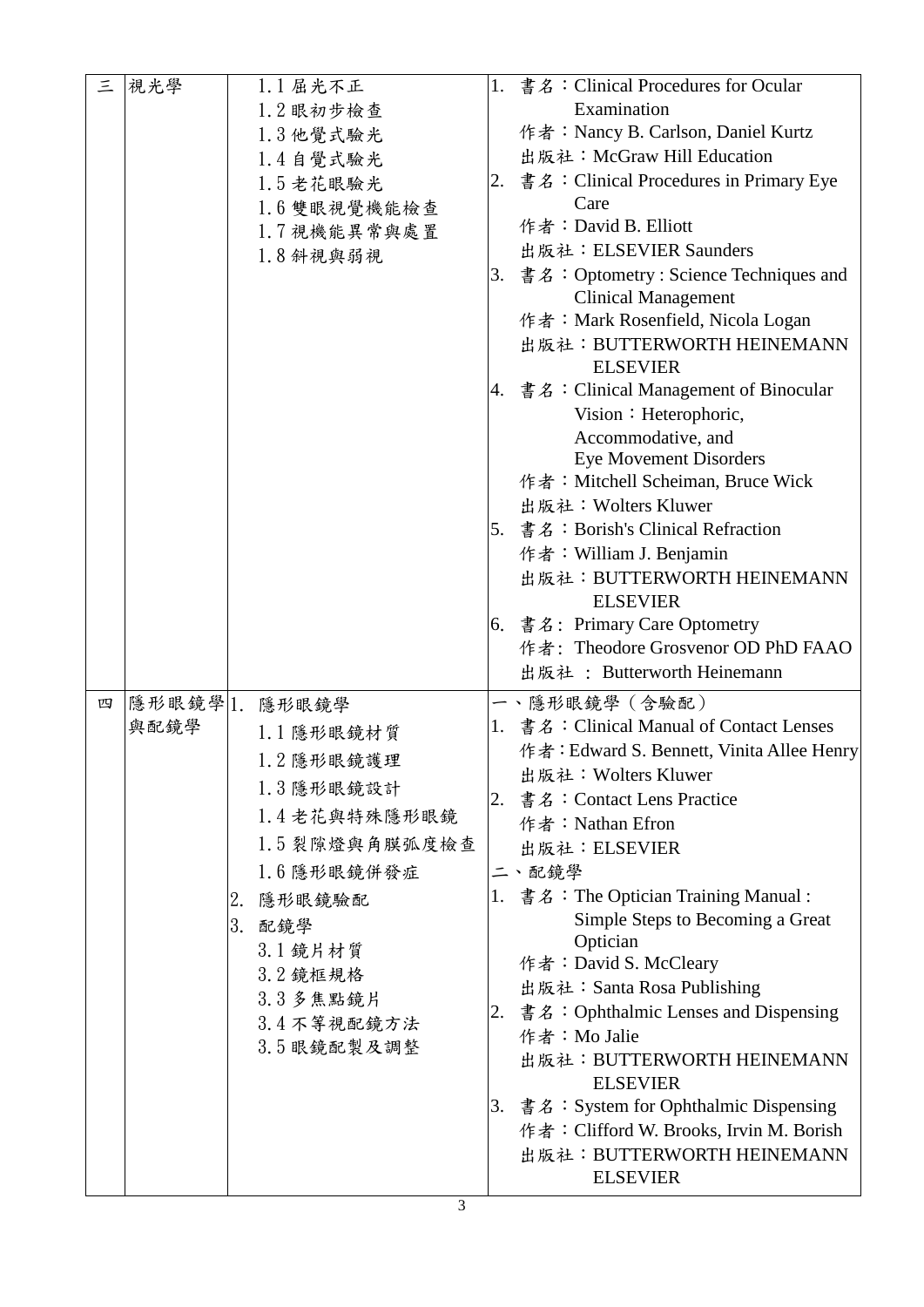| 五 | 低視力學 | 1. 視學輔具          |    | 一、低視力學                                                          |
|---|------|------------------|----|-----------------------------------------------------------------|
|   |      | 1.1 視障的分類及流行分布   | 1. | 書名: Low Vision Assessment                                       |
|   |      | 1.2 低視力光學原理、檢測與  |    | 作者:Jane Macnaughton                                             |
|   |      | 處理               |    | 出版社: ELSEVIER BUTTERWORTH                                       |
|   |      | 1.3 低視力輔具的教導使用   |    | <b>HEINEMANN</b>                                                |
|   |      |                  | 2. | 書名: Foundations of Low Vision: Clinical                         |
|   |      | 1.4低視力的照護與重建     |    | and Functional Perspectives<br>作者: Anne L. Corn, Jane N. Erin   |
|   |      | 2. 眼疾病學          |    | 出版社: AFB Press                                                  |
|   |      | 2.1 眼睛疾病(結膜、角膜,晶 | 3. | 書名: Assistive Technology for Blindness                          |
|   |      | 狀體、視網膜等)         |    | and Low Vision                                                  |
|   |      | 2.2 系統性疾病之眼病變(糖  |    | 作者: Roberto Manduchi, Sri Kurniawan                             |
|   |      | 尿病視網膜病變、虹膜炎      |    | 出版社: CRC Press                                                  |
|   |      | 等)               | 4. | 書名: Functional Vision: A Practitioner's                         |
|   |      |                  |    | Guide to Evaluation and Intervention                            |
|   |      | 2.3 眼遺傳及退化疾病     |    | 作者: Amanda Hall Lueck                                           |
|   |      | 2.4 近視併發症        |    | 出版社: AFB press                                                  |
|   |      |                  |    | 二、眼疾病學                                                          |
|   |      |                  | 1. | 書名: Kanski's Clinical Ophthalmology: A                          |
|   |      |                  |    | Systematic Approach                                             |
|   |      |                  |    | 作者: John F. Salmon                                              |
|   |      |                  |    | 出版社: ELSEVIER                                                   |
|   |      |                  | 2. | 書名: Vaughan & Asbury's General                                  |
|   |      |                  |    | Ophthalmology                                                   |
|   |      |                  |    | 作者: Paul Riordan-Eva, James                                     |
|   |      |                  |    | J. Augsburger                                                   |
|   |      |                  |    | 出版社: McGraw Hill Education Lange                                |
|   |      |                  | 3. | 書名: Low Vision Manual                                           |
|   |      |                  |    | 作者: A. Jonathan Jackson, James S.<br>Wolffsohn                  |
|   |      |                  |    | 出版社: BUTTERWORTH HEINEMANN                                      |
|   |      |                  |    | <b>ELSEVIER</b>                                                 |
|   |      |                  | 4. | 書名: The Low Vision Handbook for                                 |
|   |      |                  |    | <b>Eyecare Professionals</b>                                    |
|   |      |                  |    | 作者: Barbara Brown                                               |
|   |      |                  |    | 出版社: Slack Incorporated                                         |
|   |      |                  |    |                                                                 |
| 備 |      |                  |    | 主表列各應試科目命題大綱及參考用書為考試命題範圍之例示,惟實際試題並不<br><br>完全以此為限,仍可命擬相關之綜合性試題。 |
|   |      |                  |    |                                                                 |
|   |      |                  |    |                                                                 |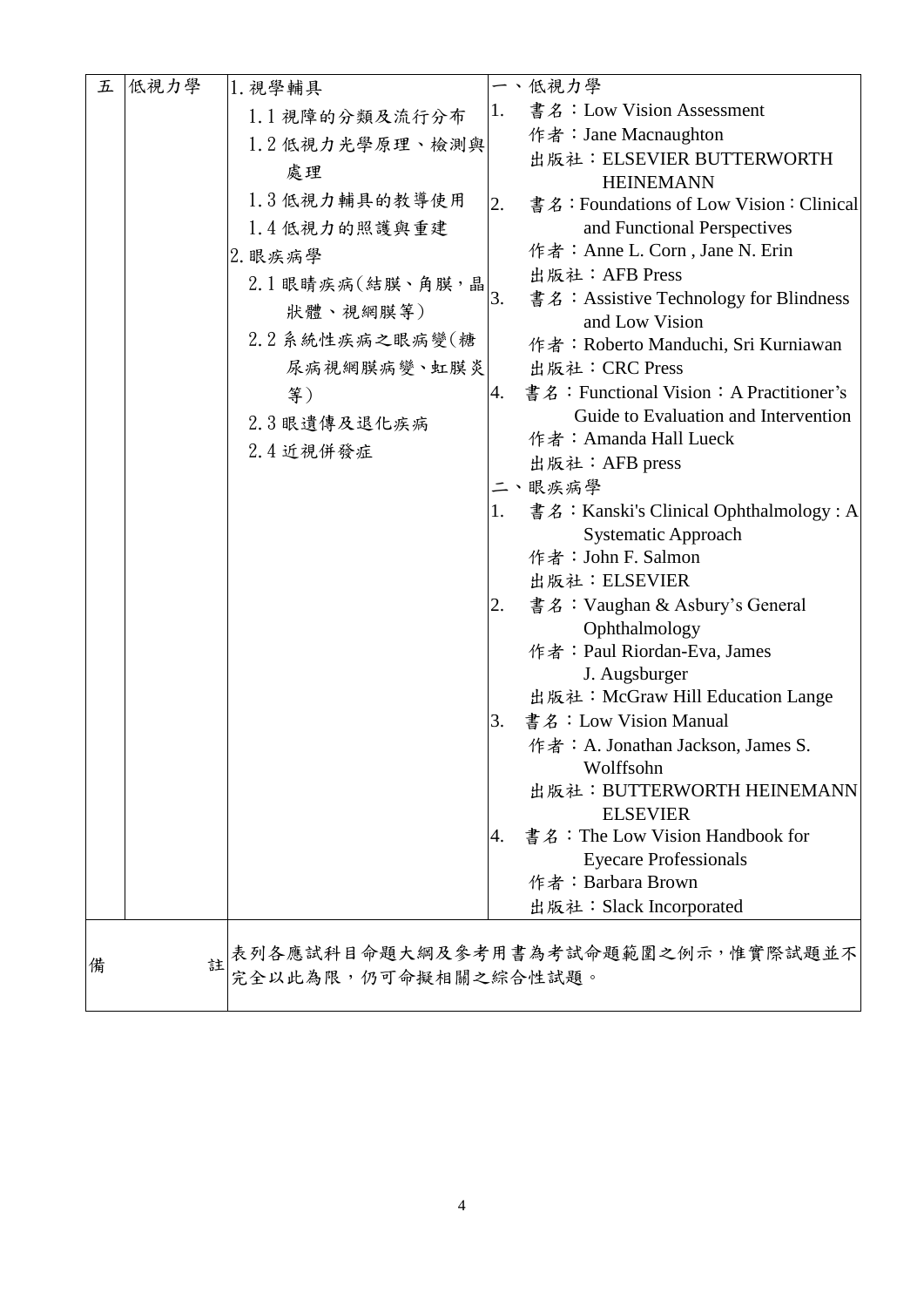## 專門職業及技術人員普通考試驗光生考試命題大綱暨參考用書

(自110年專門職業及技術人員高等暨普通考試驗光人員考試開始實施)

110 年 2 月 8 日考選部選專三字第 1103300167 號公告修正(新增各應試科目參考用書)

|    | 應試科   | 目    | 數 |                         | 共計4科目                                                         |
|----|-------|------|---|-------------------------|---------------------------------------------------------------|
|    |       |      |   |                         | 一、一般性近視、遠視、散光及老花之驗光,包含為一般隱形眼鏡配鏡所                              |
|    |       |      |   |                         | 為之驗光;十五歲以下者應於眼科醫師指導下為之。但未滿六歲兒童                                |
| 業  | 務範圍   |      | 及 | 之驗光,不得為之。               |                                                               |
| 核  | 心     | 能    | 力 | 二、一般隱形眼鏡之配鏡。            |                                                               |
|    |       |      |   | 三、其他依醫師開具之照會單或醫囑單所為之驗光。 |                                                               |
| 編號 |       | 科目名稱 |   | 命題大綱                    | 參考用書                                                          |
|    |       |      |   | 眼球構造與 1. 眼球構造           | 一、眼球構造概要(含眼疾病學概要)                                             |
|    | 倫理法規概 |      |   | 1.1 眼球解剖                | 1. 書名: Adler's Physiology of the Eye                          |
|    | 要     |      |   | 1.2 眼球生理(眼外肌、眼附         | 作者: Albert Alm, Paul L.Kaufman                                |
|    |       |      |   | 屬系統、眼球外中內層) 2.          | 出版社: MOSBY ELSEVIER                                           |
|    |       |      |   | 1.3 眼球常見疾病概論            | 書名: Ocular Anatomy and Physiology                             |
|    |       |      |   |                         | 作者: Al Lens, Sheila Coyne Nemeth, Janice K.                   |
|    |       |      |   | 2.<br>倫理法規              | Ledford                                                       |
|    |       |      |   | 2.1 驗光人員法及附屬法規          | 出版社: SLACK Incorporated<br>3. 書名: Clinical Anatomy of the Eye |
|    |       |      |   | 2.2 驗光人員倫理              | 作者: Richard S. Snell, Michael A. Lemp                         |
|    |       |      |   |                         | 出版社: Blackwell Publishing                                     |
|    |       |      |   |                         | 書名: The Eye: Basic Sciences in Practice<br>4.                 |
|    |       |      |   |                         | 作者: John V. Forrester, Andrew D. Dick, Paul                   |
|    |       |      |   |                         | G. McMenamin, Fiona Roberts, Eric                             |
|    |       |      |   |                         | Pearlman                                                      |
|    |       |      |   |                         | 出版社: ELSEVIER                                                 |
|    |       |      |   |                         | 書名: Kanski's Clinical Ophthalmology: A<br>5.                  |
|    |       |      |   |                         | <b>Systematic Approach</b>                                    |
|    |       |      |   |                         | 作者: John F. Salmon                                            |
|    |       |      |   |                         | 出版社:ELSEVIER<br>6. 書名: Vaughan & Asbury's General             |
|    |       |      |   |                         | Ophthalmology                                                 |
|    |       |      |   |                         | 作者: Paul Riordan-Eva, James                                   |
|    |       |      |   |                         | J. Augsburger                                                 |
|    |       |      |   |                         | 出版社: McGraw Hill Education Lange                              |
|    |       |      |   |                         | 二、驗光倫理法規                                                      |
|    |       |      |   |                         | 1. 書名:醫療法律與醫學倫理                                               |
|    |       |      |   |                         | 作者:何建志                                                        |
|    |       |      |   |                         | 出版社:元照                                                        |
|    |       |      |   |                         | 2. 書名:認識醫學倫理                                                  |
|    |       |      |   |                         | 作者:戴正德、李明濱等                                                   |
|    |       |      |   |                         | 出版社:前程文化                                                      |
|    |       |      |   |                         | 3. 書名:醫學倫理 MEDICAL ETHICS:A Very                              |
|    |       |      |   |                         | Short Introduction                                            |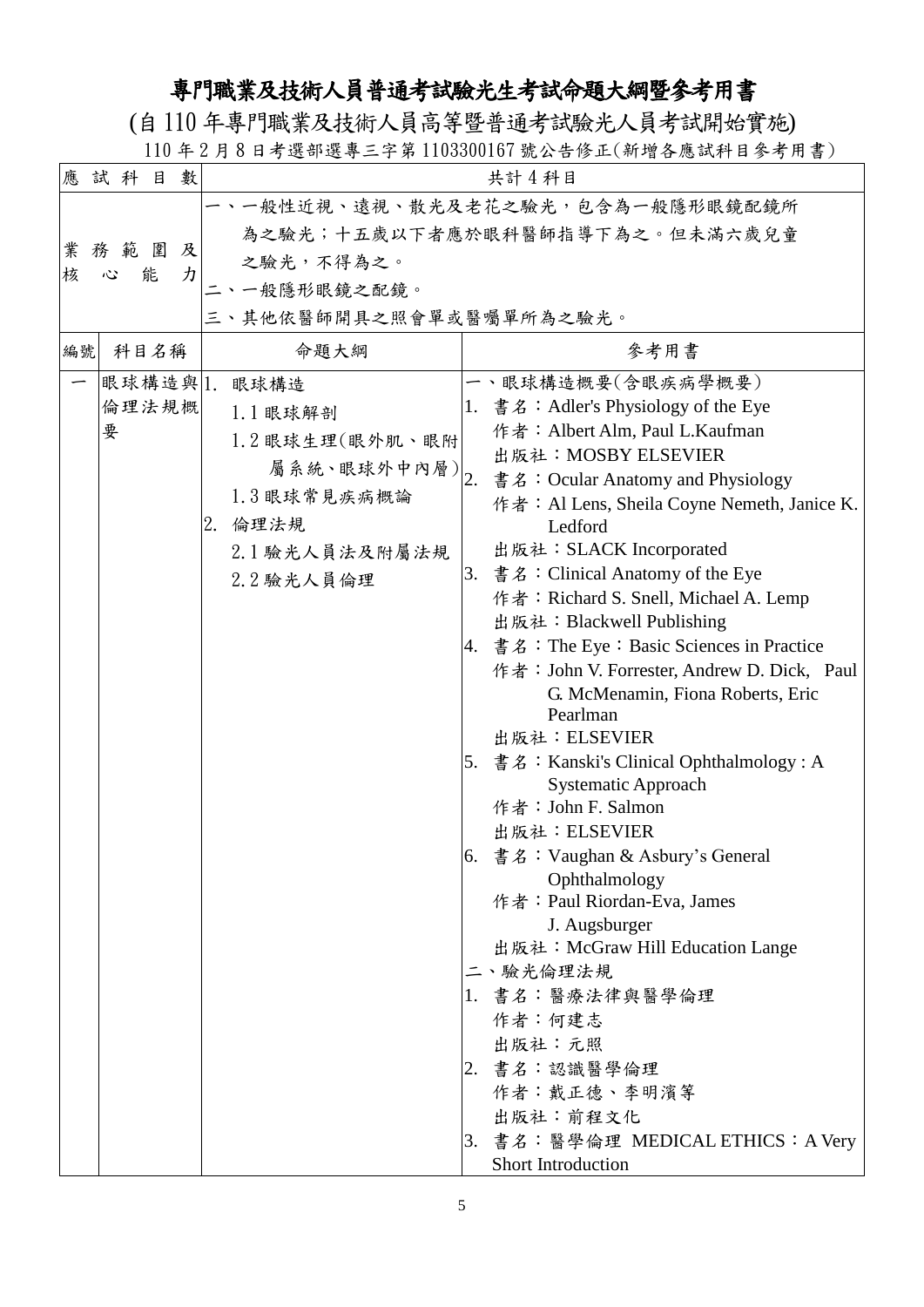|   |             |                                                                      | 作者: Tony Hope<br>譯者:吳俊華、李方、裘劼人等<br>出版社:牛津大學<br>4. 驗光人員法、驗光人員法施行細則、驗光所設<br>置標準、專門職業及技術人員高等暨普通考試<br>驗光人員考試規則、醫事人員執業登記及繼續<br>教育辦法、醫療法等相關法規                                                                                                                                                                                                                                                                                                                                                                                                           |
|---|-------------|----------------------------------------------------------------------|---------------------------------------------------------------------------------------------------------------------------------------------------------------------------------------------------------------------------------------------------------------------------------------------------------------------------------------------------------------------------------------------------------------------------------------------------------------------------------------------------------------------------------------------------|
|   | 驗光學概要       | 1.1 屈光不正分類及矯正<br>1.2 眼初步檢查<br>1.3 他覺式驗光<br>1.4自覺式驗光<br>1.5老花眼驗光      | 1. 書名: Clinical Procedures for Ocular<br>Examination<br>作者: Nancy B. Carlson, Daniel Kurtz<br>出版社: McGraw Hill Education<br>$\vert 2. \vert \ddot{\mathbf{g}} \dot{\mathbf{z}}$ : Clinical Procedures in Primary Eye Care<br>作者: David B. Elliott<br>出版社: ELSEVIER Saunders<br>3. 書名: Optometry : Science Techniques and<br><b>Clinical Management</b><br>作者: Mark Rosenfield, Nicola Logan<br>出版社: BUTTERWORTH HEINEMANN<br><b>ELSEVIER</b><br>4. 書名: Primary Care Optometry<br>作者: Theodore Grosvenor OD PhD FAAO<br>出版社: Butterworth-Heinemann |
| 三 | 隱形眼鏡學<br>概要 | 1.1 隱形眼鏡材質<br>1.2 隱形眼鏡護理<br>1.3 隱形眼鏡驗配<br>1.4老花隱形眼鏡<br>1.5隱形眼鏡檢查及併發症 | 1. 書名: Clinical Manual of Contact Lenses<br>作者: Edward S. Bennett, Vinita Allee Henry<br>出版社: Wolters Kluwer<br>2. 書名: Contact Lens Practice<br>作者: Nathan Efron<br>出版社: ELSEVIER                                                                                                                                                                                                                                                                                                                                                                 |